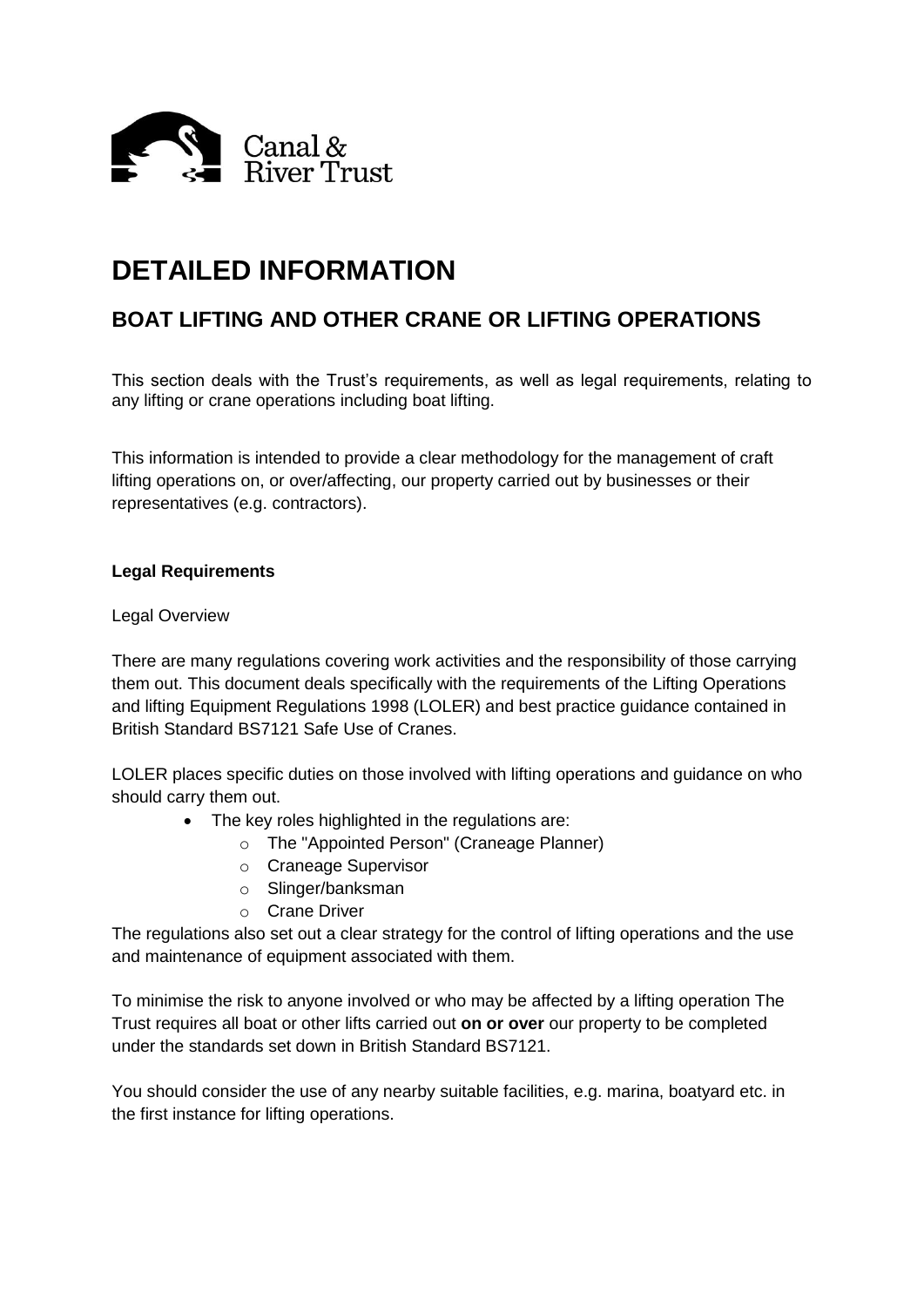## **Canal & River Trust Requirements**

All lifting operations carried out on, or affecting, our property, including lifting craft into or out of our canals or river navigations where we do not own the adjacent land, are classed as controlled work activities. This means that they must be appropriately planned and carried out by competent people.

At locations that are leased to a third party it is the responsibility of the lessee to ensure that any lifting operation carried out on land within their lease-hold is carried out within the requirements of LOLER.

At some locations applicants may ask us to carry out the lifting operation on their behalf. Where this is appropriate we will follow the procedure contained in our Lifting Operations Standard. If the Trust is managing the lift then our National Contractor will be used (or a subcontractor) appointed by them.

The full costs of this will need to be met by the applicant.

Where the applicant has decided that they want to manage the lift themselves the Detailed Submission must demonstrate to our satisfaction that they have demonstrated competence to do so. The submission will be checked in detail and consent may not be granted should the Trust have any concern about the lift or the competence/experience of the contractor.

Where after careful consideration:

 we are comfortable that the applicant/their nominated agent and or contractor meets our requirements

Or

• we require further information

We will confirm our decision/need for further information in writing on the form "Acceptance/Request for Further information"

When confirming our acceptance for the lift to go ahead the Trust's competent person will provide the applicant (or his nominated competent contractor) with any information we believe necessary for the lifting operation to go ahead safely.

Issues such as ground conditions/stability, suitability for type of lifting equipment, weight of lifting appliance/craft, presence of underground or overhead services and information about any other hazards or safety concerns should be considered when processing the application. It may also be appropriate for the Trust's competent person to visit the site during the lift to check the terms of the lift are being met.

Whilst on site we would check the suitability of the lifting equipment and competence of those carrying out the lifting operation.

For example, this may include checking crane test & inspection sheets, driver training and log book are in order, and that slinger banksmen have been appropriately trained to sling craft.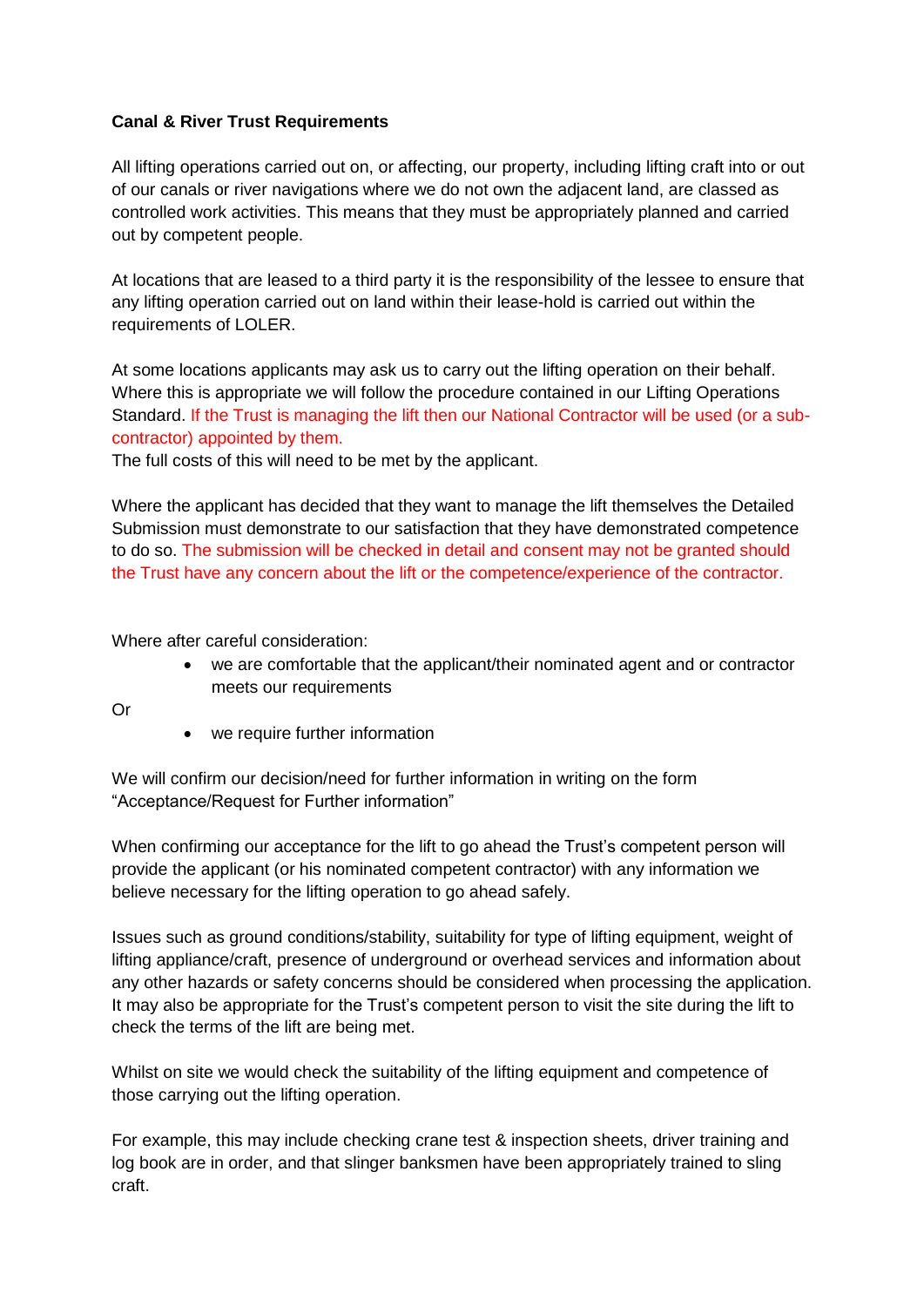**Please note:** Whilst on site if we have concerns about the lifting equipment, suitability of the chosen site or persons nominated to plan, manage and/or carry out the lifting operation we have the right to suspend the lift.Where this course of action is deemed appropriate the Trust's competent person on site should convey their decision to the person managing the lift (business owner / their agent) and a senior member of the local management team.

#### **Competence of authorising person**

The person nominated to process the form should be a competent person as set down in our Safety Standard for Lifting Operations (MS-Ops-25)

This will also ensure that the application is processed to meet the requirements of LOLER and BS7121.

#### **Insurance**

Owners, their nominated representatives / contractors wishing to lift craft on or over our property will be expected to provide a copy of a certificate of insurance which should be:

- valid for the duration of the works and
- Provide sufficient cover for loss or damage to the craft under repair and third party liability to cover any accident, injury or loss caused by the works. Such cover should be a minimum £5,000,000 third party liability but may need to be higher in some circumstances.

#### **Young Children in the workplace**

To minimise the risk to minors we also request that children and young persons under the age of 18 are not permitted to enter the work area.

#### **Environmental Impacts**

In order to safeguard the environment, we will complete an environmental appraisal of your proposal to highlight any known environmental and heritage issues associated with your proposal.

The information contained in our response to your application is intended to highlight issues that may be of concern to us, local planning authorities and/or other regulatory bodies. It will be necessary for you to address any issues raised before permission is granted.

## **Consents**

You may have to provide with information to demonstrate that all necessary consents are in place OR consent is not required before our approval is granted and an appropriate agreement entered into.

The applicant is advised to enter into early discussions with the Council in respect of any planning application.